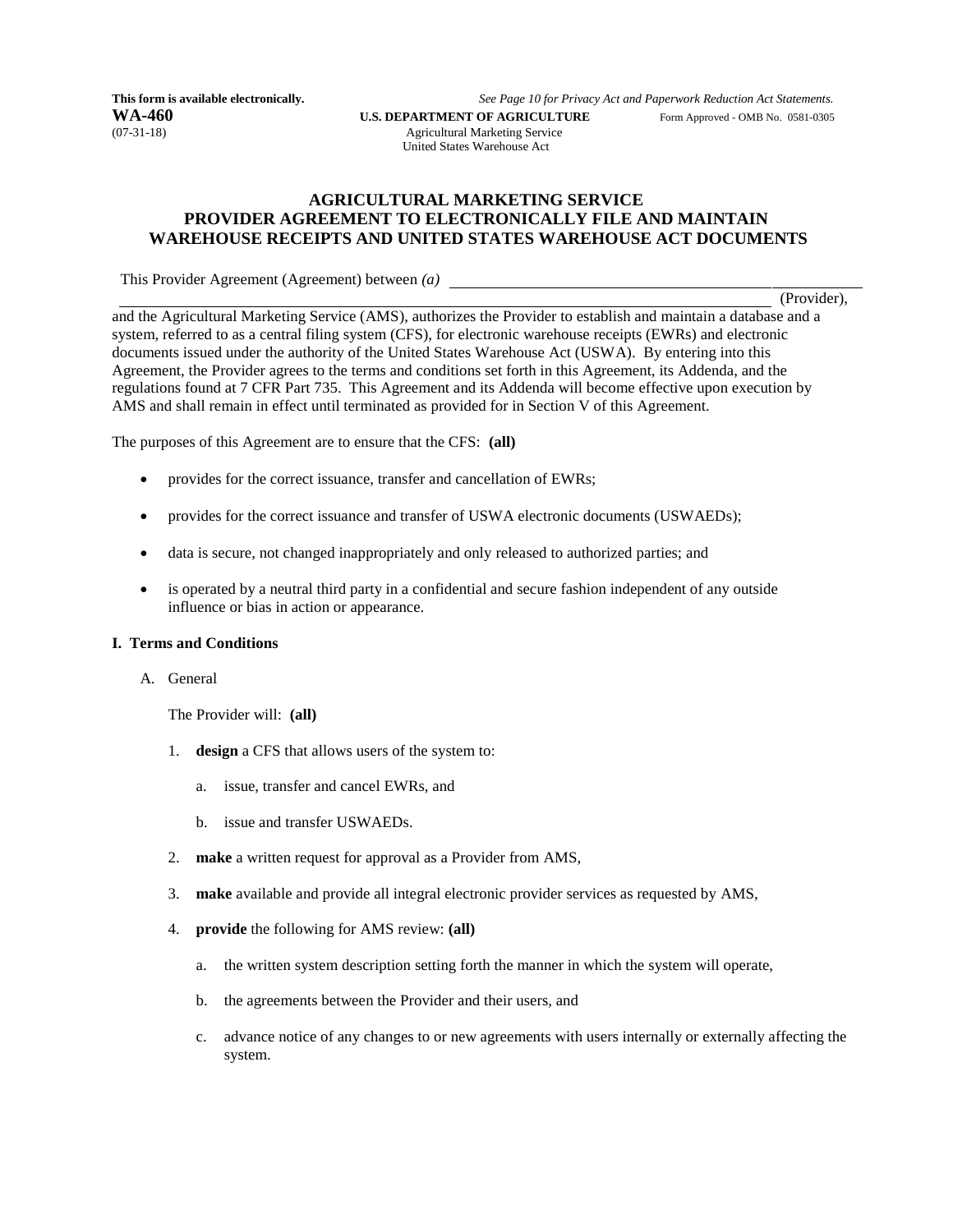#### **WA-460** (07-31-18) Page 2 of 12

- 5. **operate** the CFS in such a manner that it: **(all)**
	- does not favor the interests of any party over those of another party or which creates the appearance of operation in a manner that is biased in favor of any other party;
	- b. is operative and accessible to users and AMS for a period of not less than 18 hours per day Monday through Friday and not less than 12 hours per day on Saturday and Sunday;
	- c. has a continuous period of access during the hours of 7:00 AM to 6:00 PM for the local time zone where the CFS is located;
	- d. assures all transmissions of data are secured and transmitted via telecommunications hardware and software according to the requirements described in the applicable Addenda for the EWRs and USWAEDs that the Provider is authorized to maintain in the CFS;
	- e. does not contain information concerning security interest on the commodities represented by the EWRs or USWAEDs;
	- f. considers genuine, facsimile, and electronic signatures of persons authorized to sign such documents as that person's signature;
	- g. allows only the warehouse operator who issued the EWR or USWAED (and who is the current holder) to correct information contained within any required data field, and
		- (1) cancel, or void the EWRs, and
		- (2) void the USWAEDs.
	- h. allows only the current holder of an EWR to transfer their "holder" status to a new holder;
	- i. has routine maintenance performed without disruption of service; and
	- j. provides AMS notice setting forth the reasons and expected duration of periods in which the Provider cannot furnish access to the CFS with:
		- (1) advance written notice 5 calendar days prior to the beginning of extraordinary maintenance beyond the Provider's control, and
		- (2) immediate notification to AMS of the access problems when unforeseen circumstances cause lapse of service during operating hours for more than a 1hour period.
	- k. prevents, to the extent possible, duplication of any EWR or USWAED issued under this Agreement and Addenda with respect to the same agricultural product or any portion of that agricultural product while outstanding.

**NOTE:** AMS may deny or withdraw authorization of this Agreement or its Addenda if AMS determines that the prospective Provider's software or hardware are not capable of fulfilling the requirements of this Agreement and its Addenda.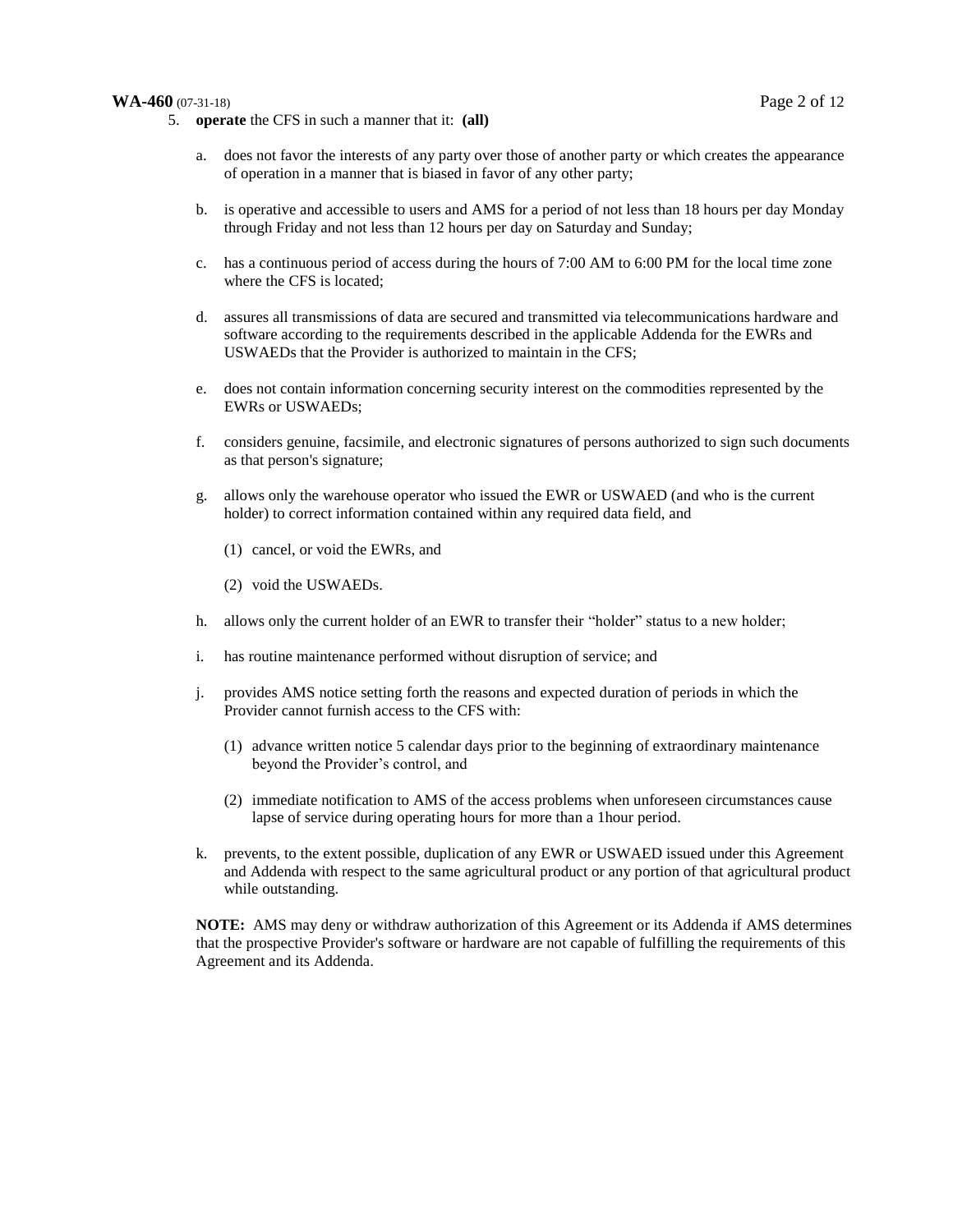#### **WA-460** (07-31-18) Page 3 of 12

- a. fees as forth in Appendix I and as directed by AMS, including initially
	- (1) a non-refundable application fee, and
	- (2) non-refundable annual fees prorated for the initial approval year, and thereafter
	- (3) annual fees as set forth in Appendix I.
- b. fees as they may change due to future fee structure changes which will be formalized in Addenda to this Agreement
	- (1) presented to the Provider for signature and acceptance by April 1 of that year to become effective May 1 of that year, and
	- (2) alternatively, allowing the Provider the option to terminate the agreement by April 1.

**NOTE:** AMS may take action to suspend or terminate this Agreement for unpaid fees due AMS overdue in excess of 90 days.

B. Financial Reporting and Records

The Provider will: **(all)**

- 1. **submit** to AMS an annual Certified Public Accountant audit level financial statement which
	- a. must encompass the Provider's fiscal year, and
	- b. be submitted to AMS no later than 90 calendar days following the end of the Provider's fiscal year,
- 2. **maintain** complete, accurate, and current financial records, and
- 3. **maintain** a financial net worth of \$100,000.00.
- C. Insurance

The Provider will provide and: **(all)**

- 1. **maintain** insurance coverage payable to users of the CFS as provided in 7 CFR Part 735 and addenda to this Agreement consisting of:
	- a. one policy for "errors and omissions" for \$2 million dollars;
	- b. one policy for "fraud and dishonesty" for \$2 million dollars; and
	- c. a clause in each policy that requires written notification to AMS 60 calendar days prior to cancellation; and
- 2. **maintain** full coverage insurance that may include acceptable arrangements between the insurer and Provider concerning deductibles as long as AMS is fully covered for any loss by the insurer.
- D. Electronic Data Processing Audit

The Provider will **submit** to AMS an electronic data processing audit that encompasses the Provider's fiscal year: **(all)**

1. no later than 90 calendar days following the end of the Provider's fiscal year; and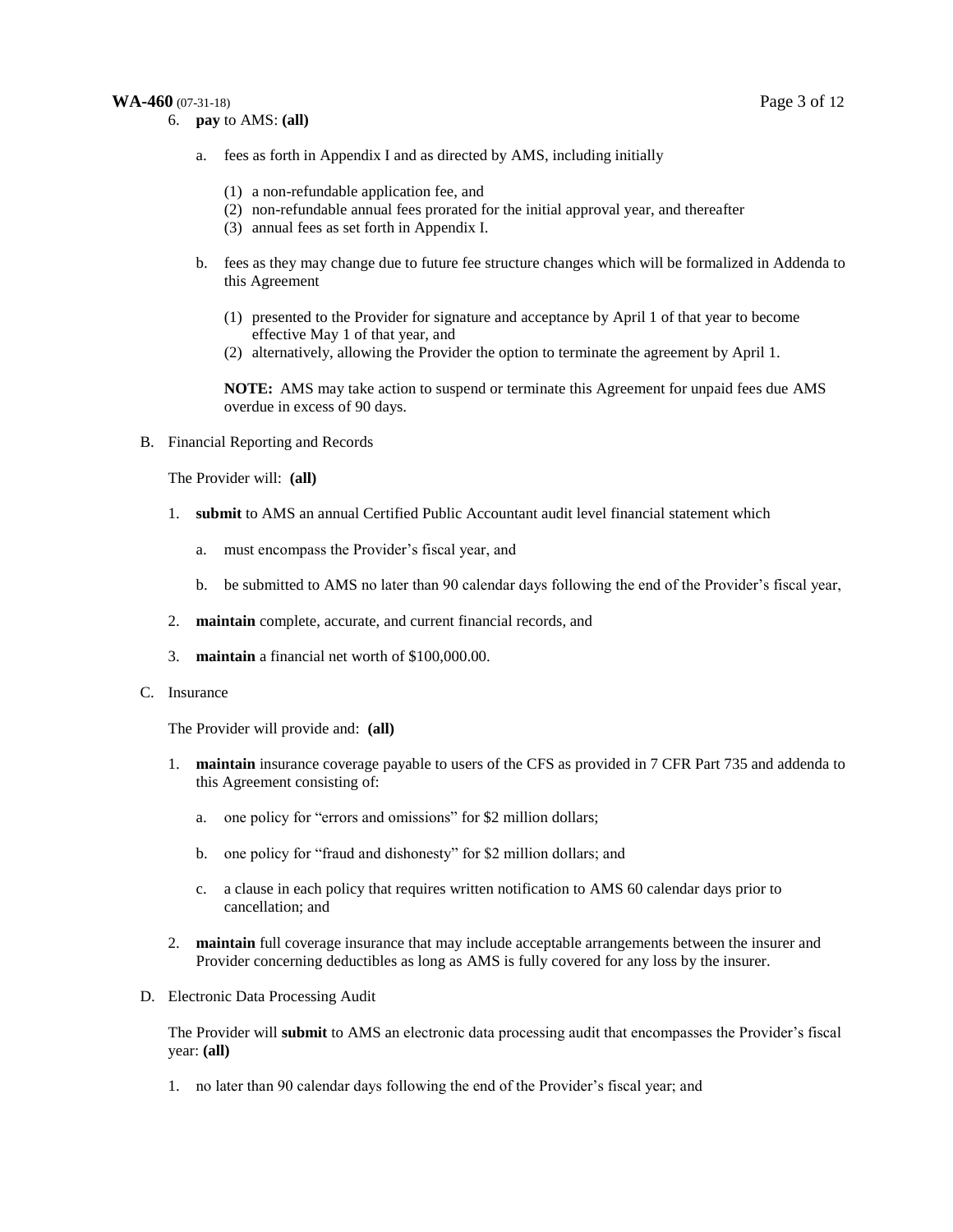#### **WA-460** (07-31-18) Page 4 of 12

- 2. that evidences current computer operations, security, disaster recovery capabilities of the system and recovery plan, and other related systems.
- E. Operations

The Provider will: **(all)**

- 1. **give** AMS unrestricted access to the CFS (free of charge to AMS), to all related and backup files, and to off-site records such that: **(all)**
	- a. the access includes the location where such systems, records, and data are maintained; and
	- b. the required records are furnished in the form (printed or electronic or both) as requested by AMS.
- 2. **maintain** a comprehensive and continuous log of all activity undertaken in the CFS that is capable of producing an audit trail of transactions such that: **(all)**
	- a. the log and accompanying set of records are sufficient to allow for a reconstruction of the files, activities, and events pertaining to each EWR or USWAED that is: **(all)**
		- (1) issued,
		- (2) canceled,
		- (3) converted to paper,
		- (4) converted from paper,
		- $(5)$  transferred, or
		- (6) changed in any way.
		- (7) a "before" and "after" field,
		- (8) the date of change,
		- (9) the time of the change,
		- (10) the identity of the user making the change, and
		- (11) details of attempts to make unauthorized changes or access to document data.
	- b. the log and records maintained for this reconstruction shall be kept in secure storage for a period of 6 years after December 31 of the year the EWR is canceled or the USWAED was issued.
- 3. **create** two complete sets of disaster recovery records daily that: **(all)**
	- a. are kept in a fireproof safe, a fireproof vault, or a fireproof compartment;
	- b. are retained until a new set of disaster recovery records are created and stored; and
	- c. includes maintaining one set of their disaster recovery records off-site.
- 4. **accommodate** State licensing authorities with EWRs by:
	- a. **obtaining and maintaining** approval from AMS before executing any agreement with State licensing authorities; and
	- b. **allowing** those with AMS approval, access to CFS data as specified within the applicable document Addendum.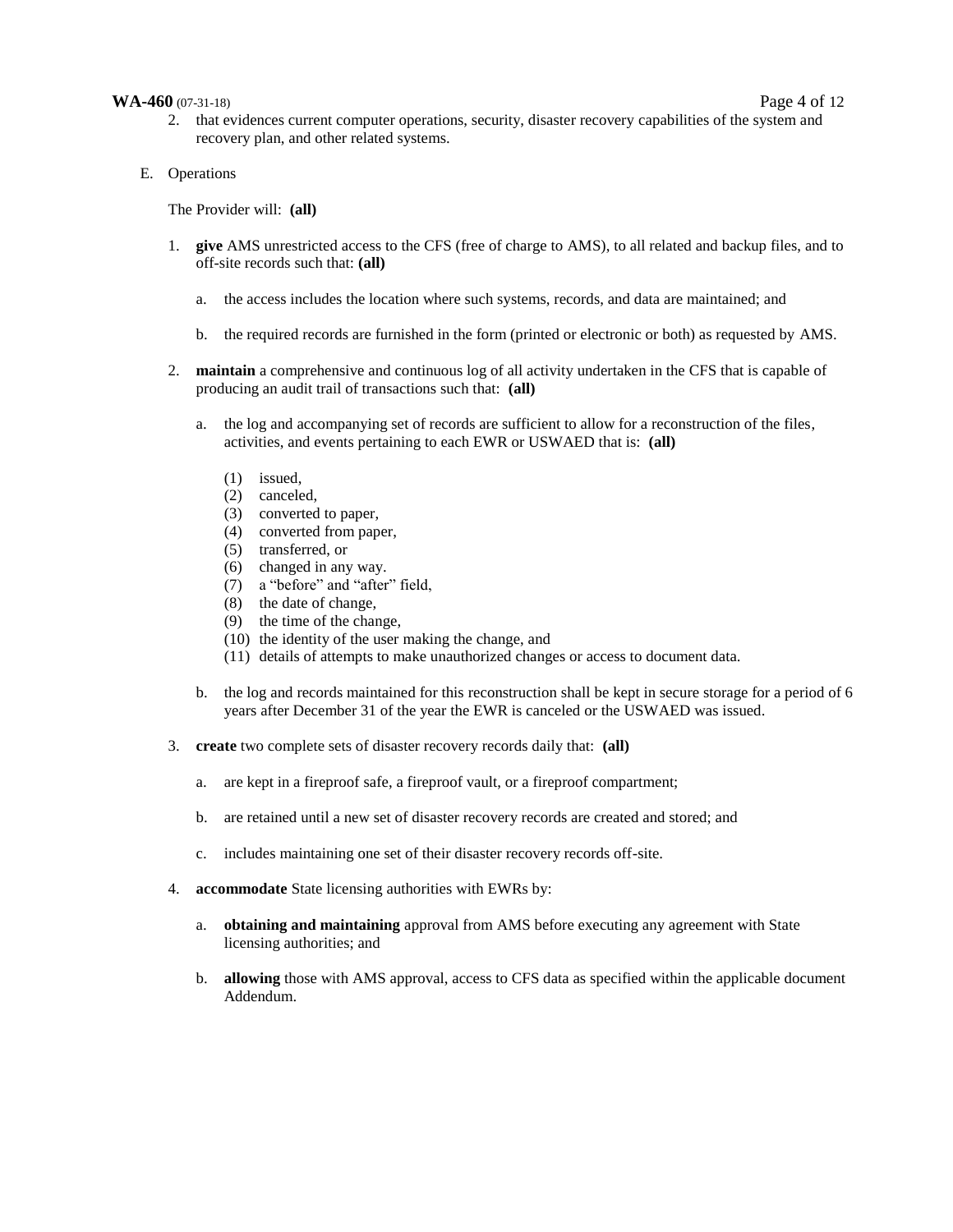#### **WA-460** (07-31-18) Page 5 of 12

F. Provider's Fees and Charges to Users

The Provider will: **(all)**

- 1. **file** with AMS, before initiating, those fees they charge users of its CFS;
- 2. **make available** at no charge a schedule of its charges to potential users; and
- 3. **assess** fees to users of the CFS in a non-discriminatory manner.

**NOTE:** The Provider may deny a user access to the CFS if the user has not made payment to the Provider for fees which are more than 60 calendar days overdue.

G. Disaster Recovery Preparation

The Provider will: **(all)**

- 1. **maintain** a written comprehensive disaster recovery procedure approved by AMS of all computerized and non-computerized functions and data;
- 2. **perform**, at a location that is not related to the CFS, a comprehensive live test of their disaster recovery plan twice a year and report the results such that: **(all)**
	- a. the results of such a test are subject to review by AMS, and
	- b. AMS may require alternative or additional security requirements if AMS determines that the security procedures of the Provider are insufficient to protect users of the system.
- 3. **notify** AMS immediately if any data related to an EWR or USWAED has been lost due to a CFS malfunction and furnish a written explanation of the events which occurred and any other documentation as requested by AMS; and
- 4. **be strictly liable** for costs incurred by AMS as a result of action taken by AMS in the event of a failure of the CFS or in the event of lost, damaged, or improperly destroyed EWR or USWAEDs.

#### H. Security

The Provider will: **(all)**

- 1. **ensure** on-site security of the computer hardware, software, and data designed to prevent the destruction of facilities and data and the unauthorized distribution of EWR or USWAED information;
- 2. **give data** only to a party who has the right to access it unless authorized by AMS;
- 3. **have** a written security plan that includes measures to protect the CFS under this Agreement; and
- 4. **conduct** a facility vulnerability assessment and establish procedures that address:
	- a. general security of the physical structures and grounds,
	- b. emergency action planning, and
	- c. contact information for local authorities.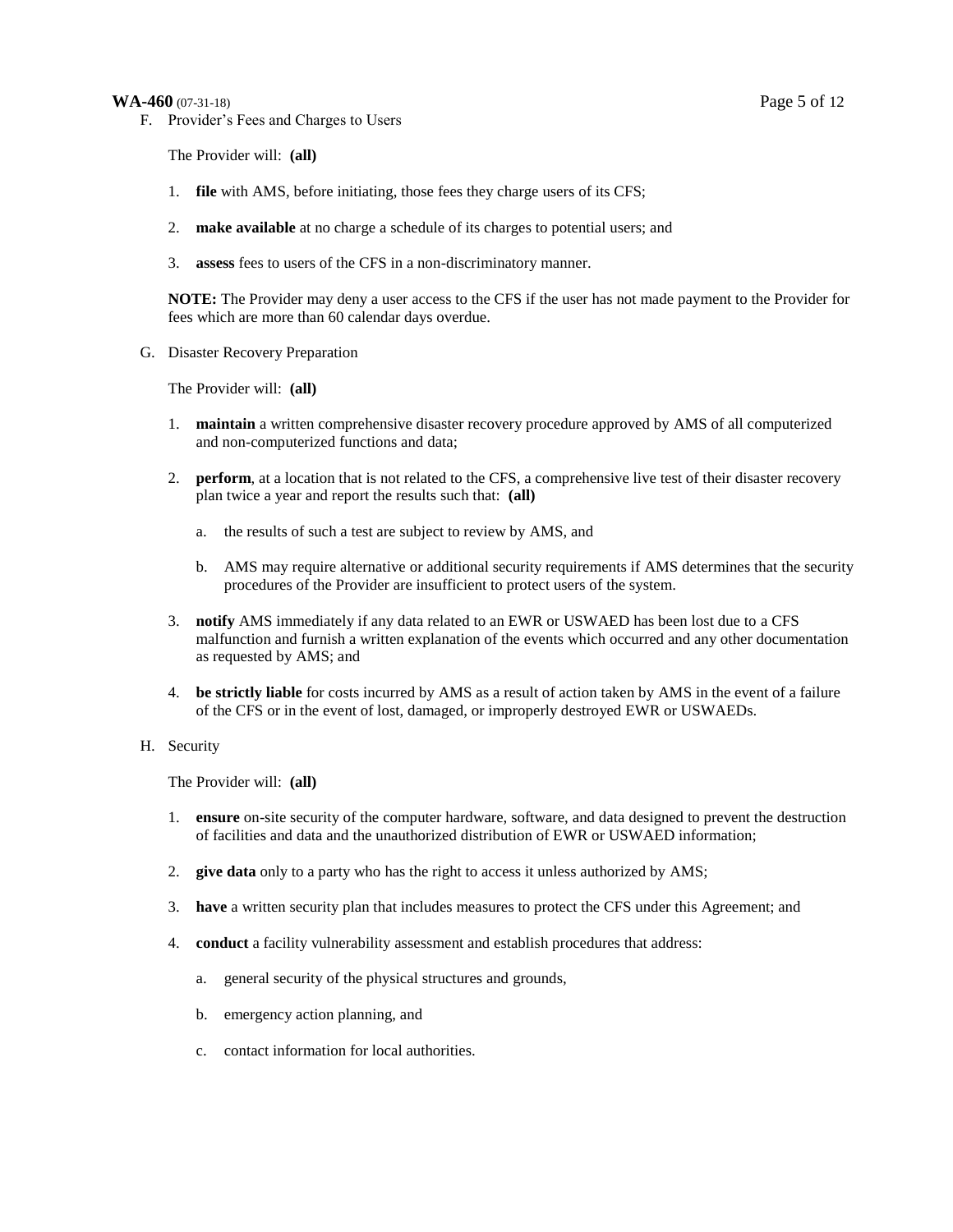#### **WA-460** (07-31-18) Page 6 of 12

**Note:** AMS may require alternative or additional security requirements if the security procedures submitted by the Provider or actually implemented by the Provider are determined insufficient.

#### **II. System Requirements**

The Provider will: **(all)**

- A. **operate** the CFS in a manner that allows interaction with AMS databases and USDA warehouse examination programs as set forth under 7 CFR Part 735,
- B. **provide** AMS detailed written documentation of the manner in which the CFS will operate prior to allowing any user access to its CFS, and
- C. **secure** data and all transmissions of data by using hardware and software approved by AMS upon request by AMS.

#### **III. Records and Reports**

- A. The Provider must furnish reports as requested by AMS to ensure compliance with this Agreement and the USWA.
- B. In general, the Provider must: **(all)**
	- 1. **not delete or alter** any of the AMS authorized EWRs*,* USWAEDs or related data in the CFS, including the holder unless such actions are authorized by this Agreement or by AMS;
	- 2. **notify** AMS immediately if any data related to an EWR or USWAED has been deleted or altered without authorization; and
	- 3. **furnish** a written explanation of the events which occurred and any other documentation as requested by AMS.

#### **IV. Other Requirements**

The Provider shall ensure the following statement is in their agreements with all users of their system:

*"The user and their employees are subject to the provisions of criminal and civil fraud statutes that apply to making a false certification or statement, illegal conversion or causing removal of agricultural products from warehouse space, fraudulent adjustments or correction, and concealment of operational or financial condition and as such may be punishable by imprisonment, fines, and other penalties including but not limited to the following: 18 U. S. C. 286, 287, 371, 641, 651, 1001, and 1014; and 31 U. S. C. 3729."*

#### **V. Suspension, Reinstatement, or Termination of this Agreement**

- A. Either AMS or the Provider may terminate this Agreement without cause, provided the terminating party gives the other party written notice at least 60 calendar days in advance of termination.
- B. If the Provider intends to terminate its operations under this Agreement, the Provider must: **(all)**
	- 1. **notify** AMS of the termination 60 calendar days prior to its planned termination;
	- 2. **notify** all CFS users of the termination 30 calendar days prior to its planned termination; and
	- 3. **furnish** AMS the CFS, in its entirety, in a format as determined by AMS.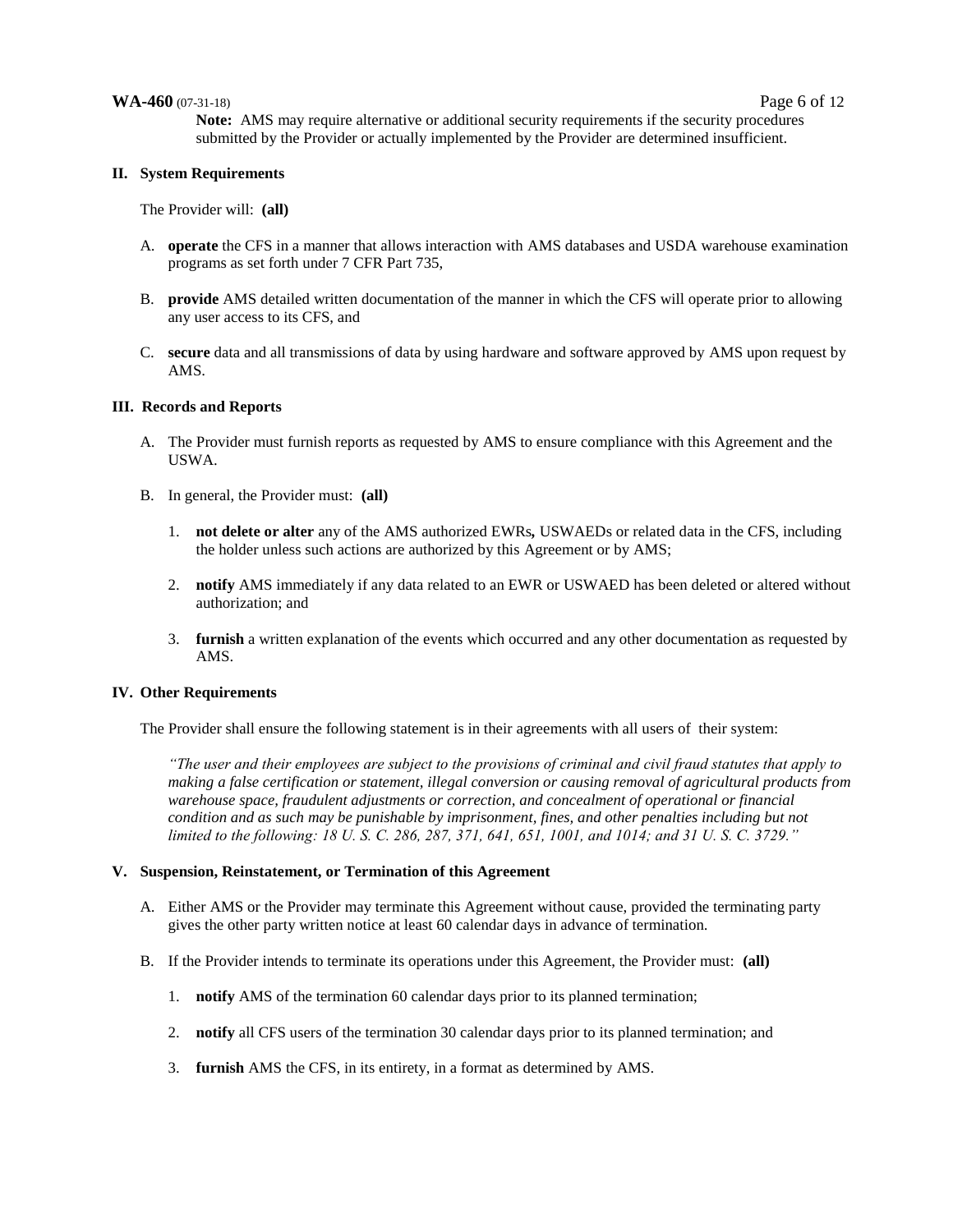#### **WA-460** (07-31-18) Page 7 of 12

- C. AMS may immediately suspend or terminate this Agreement for just cause at any time, if AMS determines the Provider has failed to comply with any provision of the USWA, the regulations at 7 CFR Part 735, this Agreement, or its Addenda. AMS will provide the Provider a written statement outlining the basis for the suspension.
- D. Reinstatement of a suspended Agreement requires: **(all)**
	- 1. a written request for reinstatement of the Agreement by the Provider; and
	- 2. verifiable accomplishment of the action(s) necessary to conform to the provisions of the USWA, the regulations at 7 CFR Part 735, this Agreement or its Addenda, in addition AMS may: **(any)**
		- a. **conduct** an on-site examination to investigate accomplishment of actions required; and
		- b. **assess** a reinstatement fee that: **(all)**
			- (1) will not exceed the annual fee provided for in Appendix I; or
			- (2) may be waived if AMS determines the Provider was not in material violation of such provisions.
- E. At termination: **(all)**
	- 1. The Provider shall immediately surrender all related electronic files and paper records to AMS; and
	- 2. AMS shall perform a final audit of the Provider's CFS or give written notice to the Provider that such an audit is waived.
- F. Any termination of operations under this Agreement by the Provider or by anyone operating in the place or stead of the Provider will render the Provider or the Provider's insurance company, or both, liable to AMS.

#### **VI. Disputes**

Unless otherwise stated within a specific addendum, all disputes arising under any transaction within this Agreement, or its Addenda, will be determined in accordance with the Regulations at 7 CFR 735.

#### **VII. Liability**

Providers shall be strictly liable to AMS under this Agreement or its Addenda for any losses and costs incurred by AMS associated with system failure or lost, damaged, or improperly destroyed EWRs or USWAEDs. The Provider as a "designated representative" of the Secretary of Agriculture under the USWA shall: **(all)**

- A. **exercise** due diligence in preventing the assimilation, conveyance or presentation of unauthorized, erroneous or misleading information through their CFS; and
- B. **serve** as custodians of CFS records and data on behalf of, and under the exclusive control of USWA.

#### **VIII. Transferring EWRs or USWAEDs Between Providers**

- A. A Provider may transfer EWRs or USWAEDs from its CFS to the CFS of another AMS approved Provider, provided these conditions are met: **(all)**
	- 1. AMS receives a written request from the warehouse operator or other authorized party defined in the applicable Addendum, and authorized by AMS;
	- 2. Warehouse operators may change Providers only once a year (AMS may waive or modify this limitation of allowing the changing of Providers only once a year);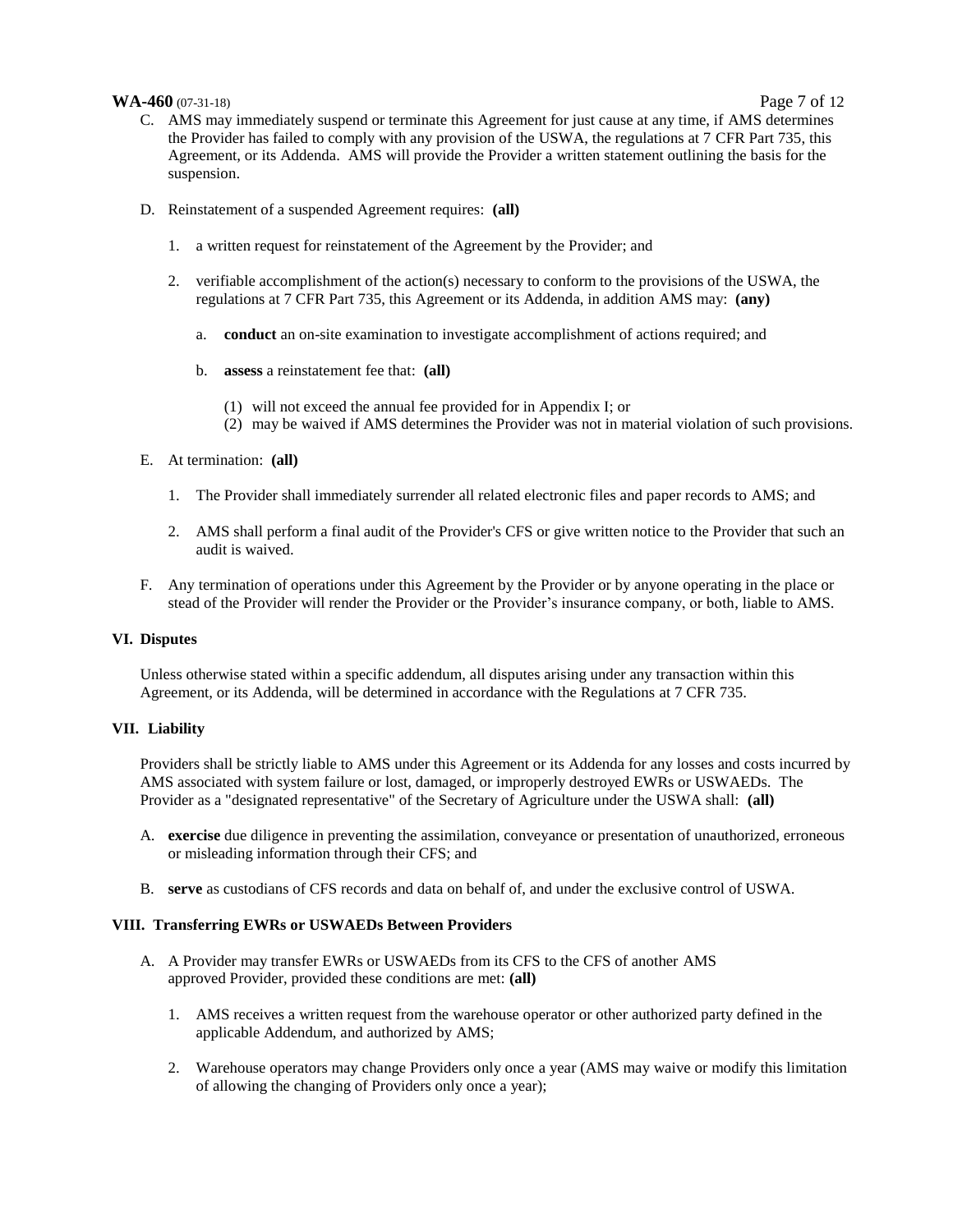#### **WA-460** (07-31-18) Page 8 of 12

- 3. The current Provider must: **(all)**
	- **Provide** the new Provider and the warehouse operator, a complete list of all current holders with open EWRs and USWAEDs that were issued within the past 12 months for that warehouse 30 calendar days prior to the intended transfer date. This list must contain **all** the following information regarding each holder: **(all)**
		- (1) holder identification number,
		- (2) holder name,
		- (3) complete mailing address,
		- (4) phone number,
		- (5) fax number,
		- (6) contact person, and
		- (7) email address (if available).
	- b. **Invoice** the warehouse operator 14 calendar days prior to the intended transfer date for the transfer charges according to: **(all)**
		- (1) the current Provider's tariff; and
		- (2) the number of open EWRs and USWAEDs issued within the past 12 months for the warehouse or holder on the date of invoice.
	- c. **Consummate,** before 12:00 noon on the day of transfer, the: **(all)**
		- (1) **termination** of access by all holders to the EWRs and USWAEDs records of the subject warehouse;
		- (2) **producing** of a file that contains all data for each of the EWRs and USWAEDs records of the subject warehouse. This file must contain only data for those open EWRs and USWAEDs issued within the past 12 months;
		- (3) **furnishing** to the new Provider a list of current holders of open EWRs and USWAEDs issued within the past 12 months for that warehouse (new holders could have shown up since the notification date). The list must contain the same information about each holder as detailed in "a" of this section;
		- (4) **initiation** of the connection to the new Provider's CFS and complete the transmission of all the files and records of the identified EWRs and USWAEDs. Each Provider will maintain a designated transfer site for the purpose of transferring these files; and
		- (5) **notification** of AMS's Warehouse and Commodity Management Division/License and Storage Contract Branch (AMS/WCMD/LSCB) of the completion of the transfer.
- 4. The warehouse operator must: **(all)**
	- a. **Notify** AMS/WCMD**/**LSCB, current Provider, and their Licensing Authority, if applicable, 30 calendar days prior to the intended transfer date. Notification must include an exact date for the transfer;
	- b. **Send** notices of the change to each holder of open EWRs and USWAEDs issued within the past 12 months 30 calendar days prior to the transfer date. The notice must: **(all)**
		- (1) **inform** the holders that no access to their EWRs and USWAEDs will be available on the intended transfer date; and
		- (2) **clearly state** the last day that the current Provider will be utilized, and the first day that the new Provider will be effective; and
	- c. **Pay** all charges, including transfer charges, due the current Provider prior to the transfer of EWRs and USWAEDs to the new Provider.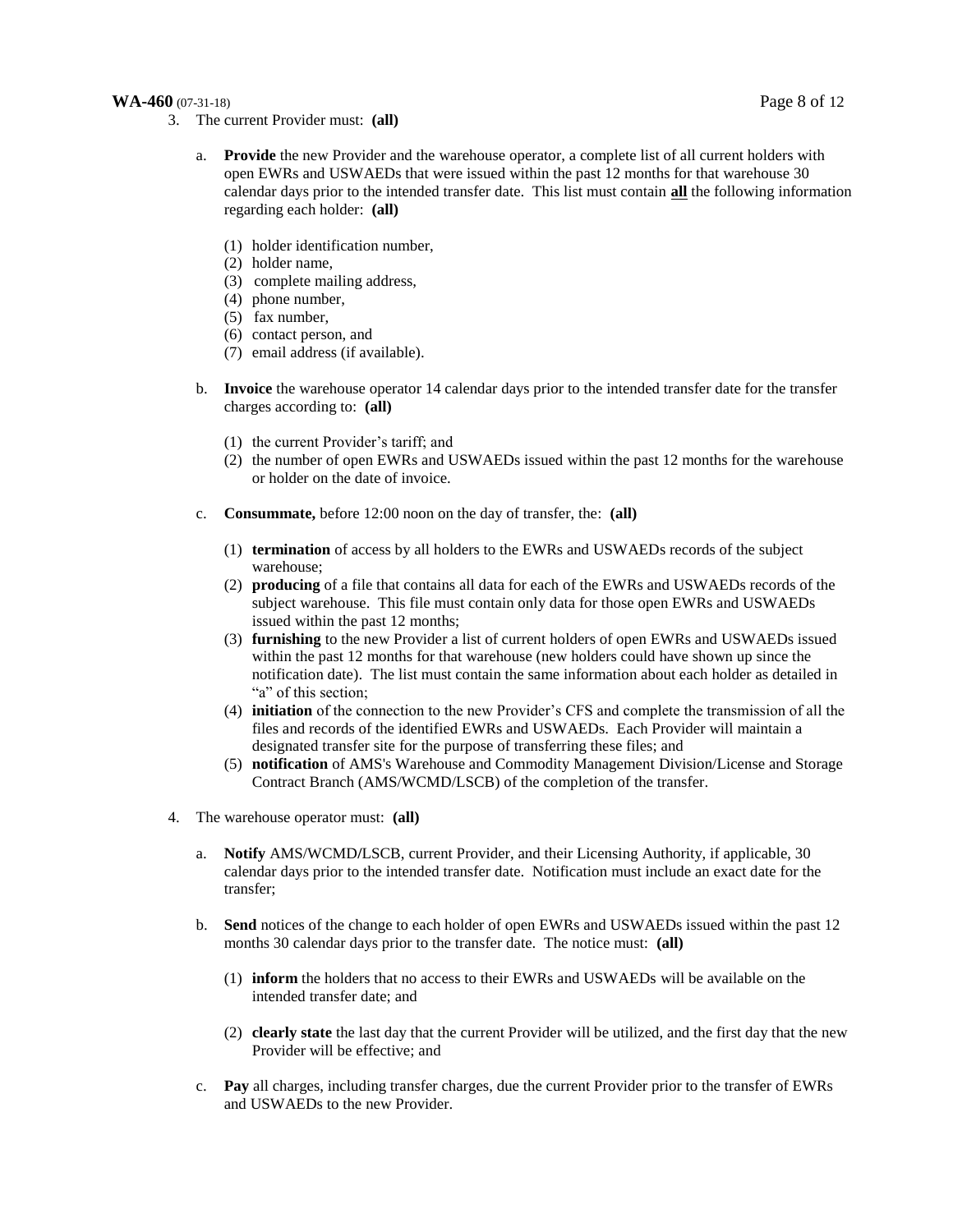**Note:** Failure to pay could delay the transfer of data files to the new Provider.

- 5. The new Provider must: **(all)**
	- a. **Perform** all necessary data conversions;
	- b. **Make** the EWRs and USWAEDs records available on their CFS;
	- c. **Provide** open access to all holders and authorized users not later than 7:00 a.m., the day after the transfer date;
	- d. **Notify** the warehouse operator that the conversion is complete; and
	- e. **Notify** AMS**/**WCMD**/**LSCB that the conversion is complete.

#### B. AMS**/**WCMD**/**LSCB will: **(all)**

- 1. **Contact** the current Provider and new Provider to determine if the requested transfer date is acceptable;
- 2. **Negotiate** an acceptable transfer date with both Providers and the warehouse operator, if the requested transfer date is not acceptable to both Providers;
- 3. **Determine** the notification date (at least 30 calendar days prior to the transfer date); and
- 4. **Consider** accepting a transfer date that is less than 30 calendar days from the notification date of intended change, if agreed to by AMS/WCMD/LSCB, both Providers and the warehouse operator.

**Note:** The 30 calendar day requirement is to allow for proper notification to all holders of the EWRs and USWAEDs.

#### **IX. Fines and Penalties**

The Provider and their employees are subject to the provisions of criminal and civil fraud statutes that apply to making a false certification or statement, illegal conversion or causing removal of agricultural products from warehouse space, fraudulent adjustments or correction, and concealment of operational or financial condition and as such may be punishable by imprisonment, fines, and other penalties including but not limited to the following: 18 U. S. C. 286, 287, 371, 641, 651, 1001, and 1014; and 31 U. S. C. 3729.

#### **X. Effective Date, Renewal, Amendments, and Correspondence**

- A. This Agreement and its Addenda and Appendix shall become effective upon the date signed by AMS.
- B. Unless terminated, this Agreement will automatically renew, under the same terms and conditions, unless amended, annually, effective April 30, provided the Provider is in compliance with the provisions of this Agreement and its Addenda, the applicable provisions of 7 CFR Part 735 and the applicable provisions of the USWA.
- C. Notice required by this Agreement delivered to the address of the contact person or the person's alternate shall be a notice to the Provider within this Agreement and its Addenda and Appendix.
- D. AMS may amend this Agreement and its Addenda for any reason. If this Agreement or its Addenda are so amended, the Provider may refuse to accept such amendment and terminate this Agreement in accordance with Section V of this Agreement. During the 60 calendar day notification period the Provider will continue to operate under the terms of the Agreement and its Addenda in effect prior to the amendment.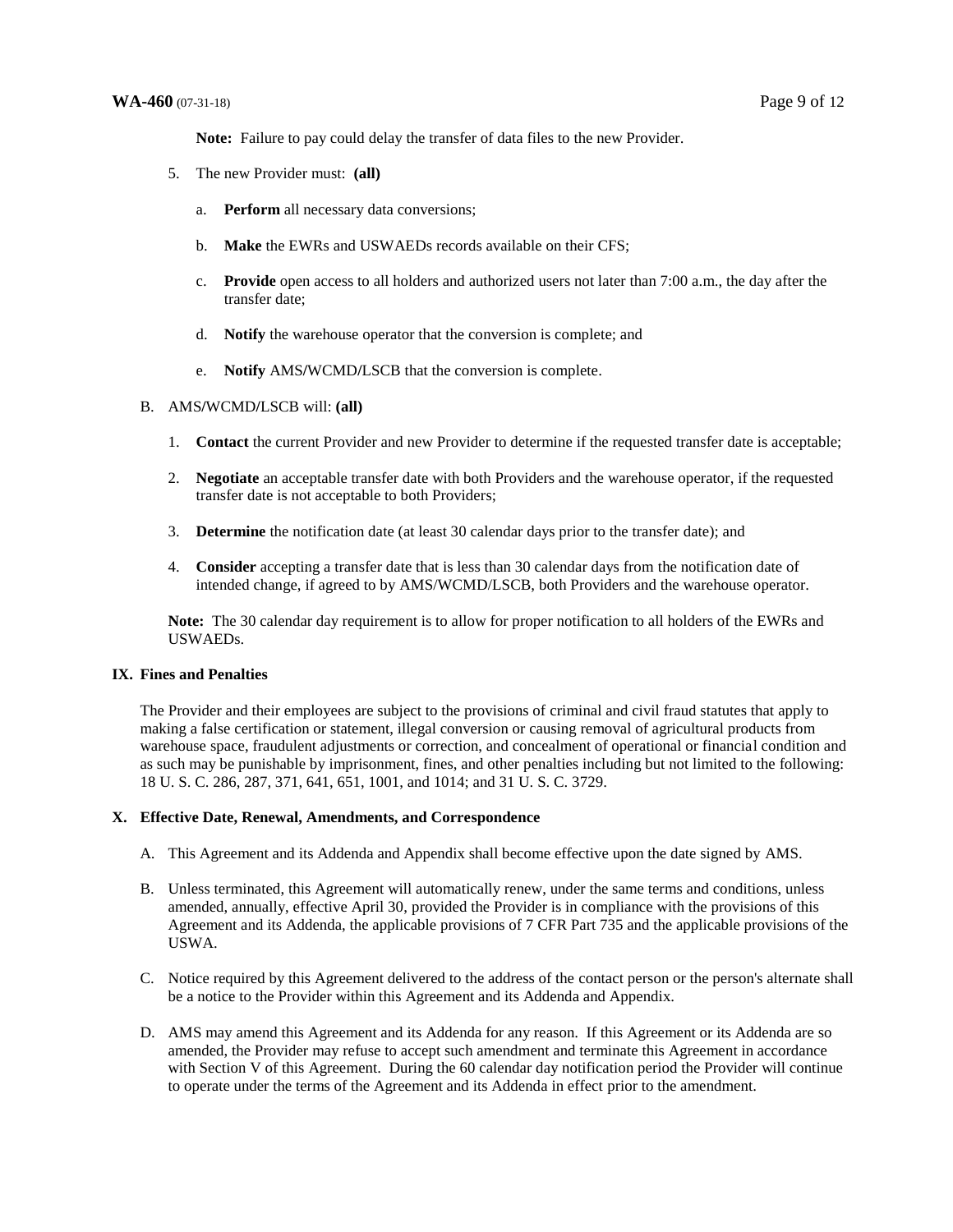#### **WA-460** (07-31-18) Page 10 of 12

#### **XI. Contact**

- A. The Provider shall designate a contact person or alternate person as the person to be contacted by AMS regarding performance of this Agreement.
- B. Unless specified in writing by AMS, the Provider shall direct all inquiries regarding performance of this Agreement or its Addenda to:

Chief, License and Storage Contract Branch Warehouse and Commodity Management Division P. O. Box 419205 - Stop 9148 Kansas City, MO 64141-6205 Phone: 816-926-6474 Fax: 844-930-0174

*(a)* Name of Provider

*(b)* Signature of Provider

*(c)* Title of Provider

*(d)*Date

*(e)* Signature of the Administrator of the Agricultural Marketing Service

#### *(f)* Date

**NOTE:** *The following statement is made in accordance with the Privacy Act of 1974 (5 U.S.C. 552a - as amended). The authority for requesting the information identified on this form is 7 CFR Part 735, 7 CFR Part 1423, 7 CFR Part 1427, the United States Warehouse Act (Pub. L. 106- 472), and the Commodity Credit Corporation Charter Act (15 U.S.C. 714 et seq.). The information will be used to establish and maintain a database and central filing system for electronic warehouse receipts and electronic documents issued under the authority of the United State Warehouse Act. The information collected on this form may be disclosed to other Federal, State, Local government agencies, Tribal agencies, and nongovernmental entities that have been authorized access to the information by statute or regulation and/or as described in applicable Routine Uses identified in the System of Records Notice for USDA/FSA-2, Farm Records File (Automated) and USDA/FSA-3, Consultants File. Providing the requested information is voluntary. However, failure to furnish the requested information will result in a determination of ineligibility to obtain new licensing or retain existing licensing under the United States Warehouse Act.*

*According to the Paperwork Reduction Act of 1995, an agency may not conduct or sponsor, and a person is not required to respond to, a collection of information unless it displays an OMB control number. The valid OMB control number of this information collection is 0581- 0305. The time required to complete this information collection is estimated to average 30 minutes per response, including the time for*  reviewing instructions, searching existing data sources, gathering and maintaining the data needed, and completing and reviewing the *collection of information.* 

*The provisions of appropriate criminal and civil fraud, privacy, and other statutes may be applicable to the information provided. RETURN THIS COMPLETED FORM TO THE WAREHOUSE AND COMMODITY MANAGEMENT DIVISION, STOP 9148, P.O. BOX 419205, KANSAS CITY, MO 64141-6205.*

In accordance with Federal civil rights law and U.S. Department of Agriculture (USDA) civil rights regulations and policies, the USDA, its Agencies, offices, and employees, and institutions<br>participating in or administerin

Persons with disabilities who require alternative means of communication for program information (e.g., Braille, large print, audiotape, American Sign Language, etc.) should contact the responsible<br>Agency or USDA's TARGET *available in languages other than English.* 

To file a program discrimination complaint, complete the USDA Program Discrimination Complaint Form, AD-3027, found online at <u>http://www.ascr.usda.gov/complaint\_filing\_cust.html</u> and at any<br>USDA office or write a letter a completed form or letter to USDA by: (1) mail: U.S. Department of Agriculture Office of the Assistant Secretary for Civil Rights 1400 Independence Avenue, SW Washington, D.C. 20250-9410; (2)<br>fax: (202) 690-7442; or (3) ema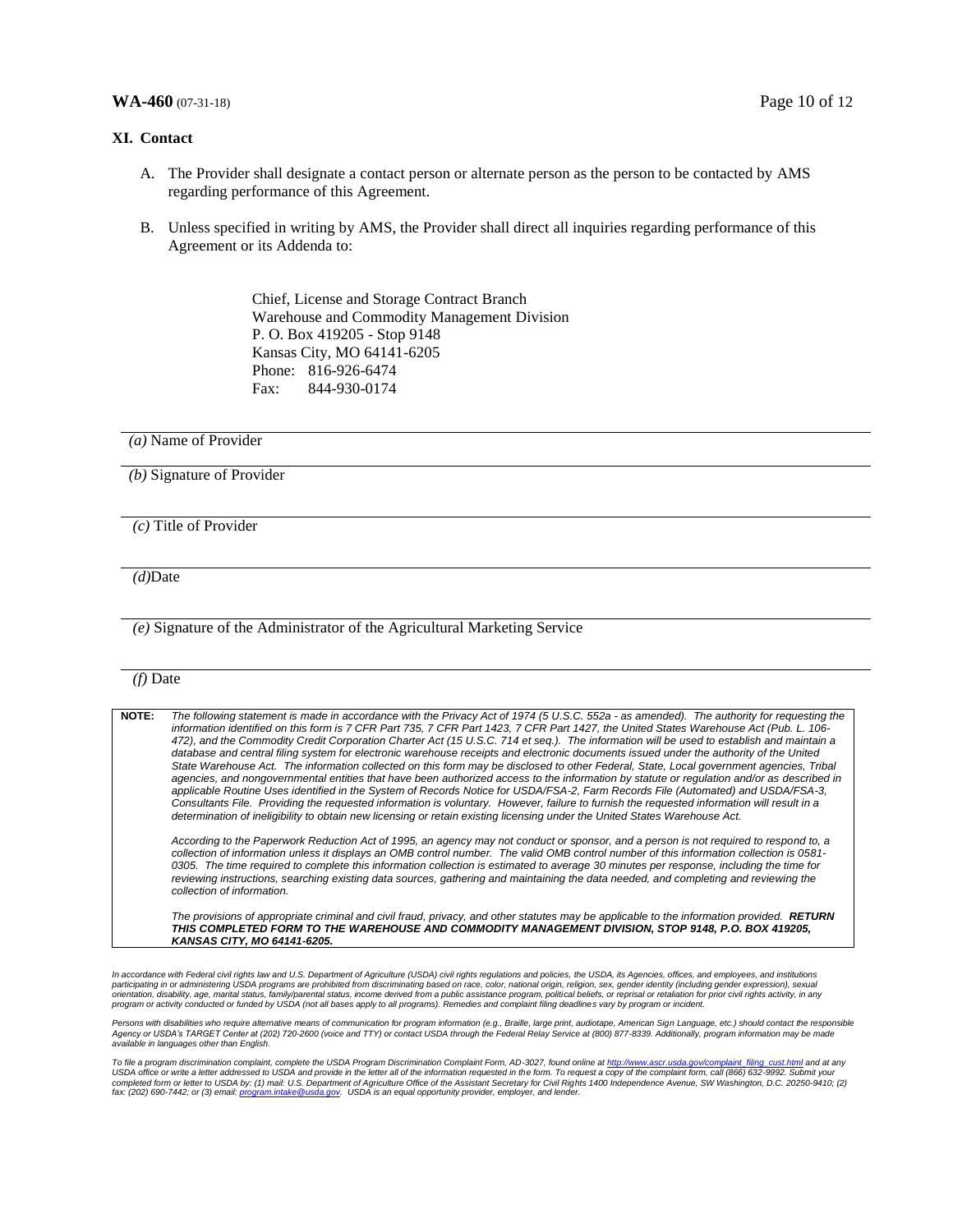## APPENDIX I

Fees

The fees shown below shall remain effective from:

May 1,  $\frac{1}{\sqrt{1-\frac{1}{\sqrt{1-\frac{1}{\sqrt{1-\frac{1}{\sqrt{1-\frac{1}{\sqrt{1-\frac{1}{\sqrt{1-\frac{1}{\sqrt{1-\frac{1}{\sqrt{1-\frac{1}{\sqrt{1-\frac{1}{\sqrt{1-\frac{1}{\sqrt{1-\frac{1}{\sqrt{1-\frac{1}{\sqrt{1-\frac{1}{\sqrt{1-\frac{1}{\sqrt{1-\frac{1}{\sqrt{1-\frac{1}{\sqrt{1-\frac{1}{\sqrt{1-\frac{1}{\sqrt{1-\frac{1}{\sqrt{1-\frac{1}{\sqrt{1-\frac{1}{\sqrt{1-\frac{1}{\sqrt{1-\frac{1}{\$ 

Application Fee \$

Annual Fee **\$**